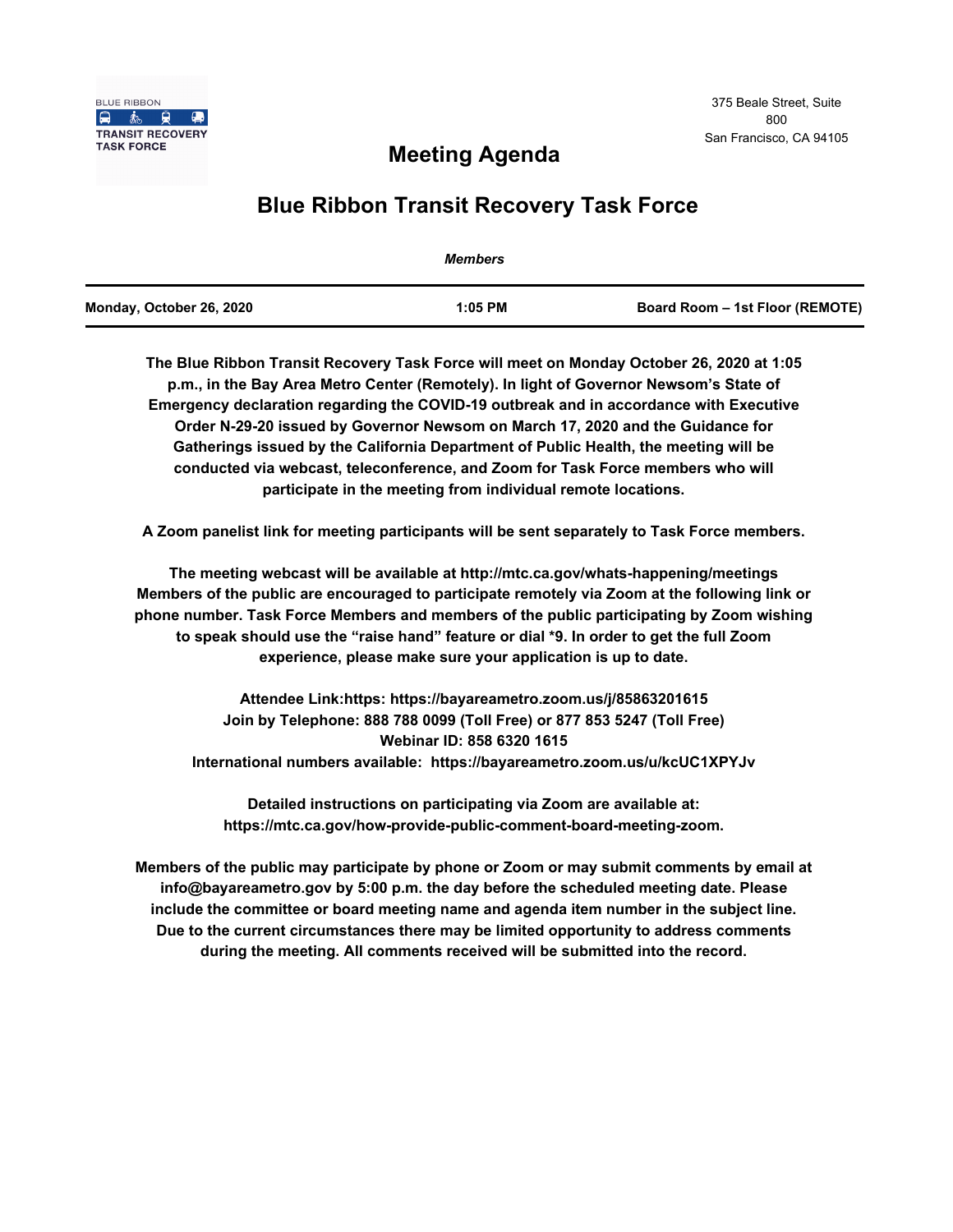## **1. Roll Call / Confirm Quorum**

*A quorum of this Task Force shall be a majority of its voting members (17)*

### **2. Chair Comments**

*Commissioner Jim Spering*

### **3. Consent Calendar**

| 3а. | <u>20-1334</u>      | Minutes of the July 20, 2020 Meeting      |
|-----|---------------------|-------------------------------------------|
|     | <u> Action:</u>     | <b>Task Force Approval</b>                |
|     | Attachments:        | Minutes of 7 20 2020 BRTRTF Meeting       |
| 3b. | 20-1420             | Minutes of the September 14, 2020 Meeting |
|     | <b>Action:</b>      | <b>Task Force Approval</b>                |
|     | Attachments:        | Draft Minutes 9 14 2020 BRTRTF Meeting    |
| 3с. | 20-1333             | <b>BRTRTF #4 Meeting Summary</b>          |
|     | <u> Action:</u>     | <b>Task Force Approval</b>                |
|     | <b>Attachments:</b> | <b>BRTRTF #4 Meeting Summary Memo</b>     |
| 3d. | 20-1421             | <b>BRTRTF #5 Meeting Summary</b>          |
|     | <u>Action:</u>      | <b>Task Force Approval</b>                |
|     | <b>Attachments:</b> | <b>BRTRTF #5 Meeting Summary Memo</b>     |

## **4. Stage 2: Near-term Transit Recovery**

*MTC staff will present a summary of the surveys conducted by transit operators and industry groups this past summer, provide an overview of the planned communications effort for the return of riders back to transit, and present an overview of transit operations funding in the Bay Area.*

| 4а. | 20-1422             | <b>Operator Survey Summary and Return-to-Transit Communications</b> |
|-----|---------------------|---------------------------------------------------------------------|
|     | <b>Action:</b>      | Information                                                         |
|     | <b>Presenter:</b>   | Randy R. Rentschler, MTC Staff and Sara LaBatt, EMC Research, Inc.  |
|     | <b>Attachments:</b> | <b>Item 4a Return-to-Transit Program Overview</b>                   |
|     |                     | Item 4a Return to Transit Research Review Report                    |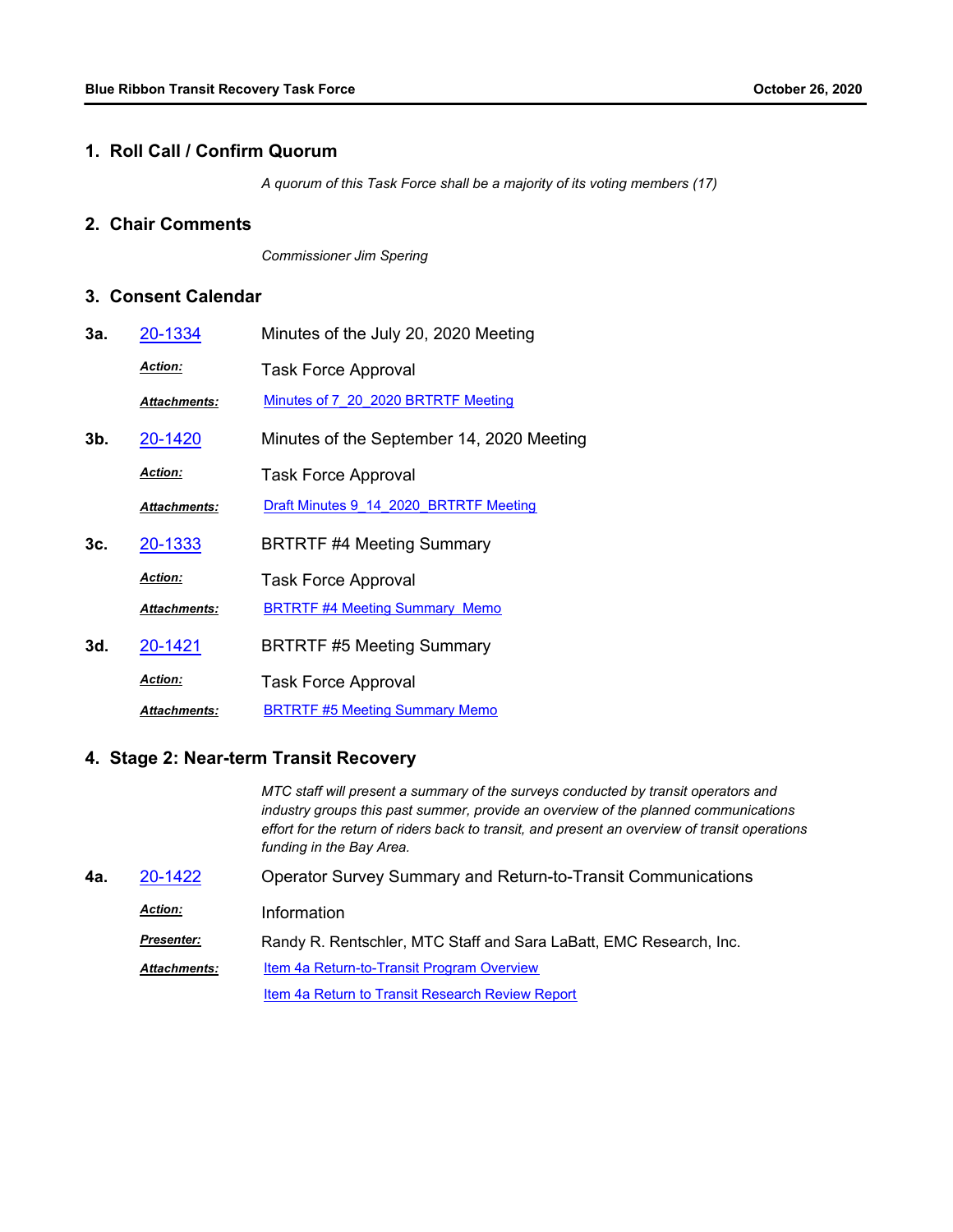| 4b. | 20-1529             | <b>Transit Operations Funding Overview</b>                    |  |
|-----|---------------------|---------------------------------------------------------------|--|
|     | <b>Action:</b>      | Information                                                   |  |
|     | <b>Presenter:</b>   | Therese McMillan, MTC Staff                                   |  |
|     | <b>Attachments:</b> | Item 4b BRTRTF Transit Ops Funding                            |  |
|     |                     | Item 4b Transit Operator Ridership and Revenue Update Handout |  |
|     |                     | <b>Joint Comment Letter</b>                                   |  |

### **5. Stage 3: Transformation Action Plan**

*Based on feedback from the September Blue Ribbon Transit Recovery Task force meeting, a proposed set of goals and objectives to guide the scope of the Task Forces' Transformation Action Plan will be presented for your consideration. At the October meeting, we look forward to your feedback and input.*

**5a.** [20-1423](http://mtc.legistar.com/gateway.aspx?m=l&id=/matter.aspx?key=21288) Stage 3: Transformation Action Plan *Action:* Information Steve Kinsey, CivicKnit *Presenter:* [Item 5a Stage 3 Goals Memo](http://mtc.legistar.com/gateway.aspx?M=F&ID=e520ac83-4971-4b54-b655-f644fc800111.pdf) **[TAP Goals Objectives](http://mtc.legistar.com/gateway.aspx?M=F&ID=6e89623f-1bb6-45a3-8668-61e153c254b6.pdf)** [Joint Comment Letter](http://mtc.legistar.com/gateway.aspx?M=F&ID=844f989b-0d95-4bda-808c-7114ec26c5ca.pdf) [MTC Policy Advisory Council Comment Letter](http://mtc.legistar.com/gateway.aspx?M=F&ID=d48f358f-77d3-4d8f-9ab7-b06f29f7f2b1.pdf) *Attachments:*

### **6. Public Comments / Other Business**

[20-1596](http://mtc.legistar.com/gateway.aspx?m=l&id=/matter.aspx?key=21461) Correspondence Received

*Attachments:* [Joint Comment Letter Labor Union](http://mtc.legistar.com/gateway.aspx?M=F&ID=0e20d083-cf8e-4530-b591-4246a6f93578.pdf)

### **7. Meeting Summary**

*Steve Kinsey, CivicKnit*

## **Adjournment**

*The next meeting of the Blue Ribbon Transit Recovery Task Force will be held Monday, November 16, 2020 at 9:05 a.m. remotely and by webcast as appropriate.*